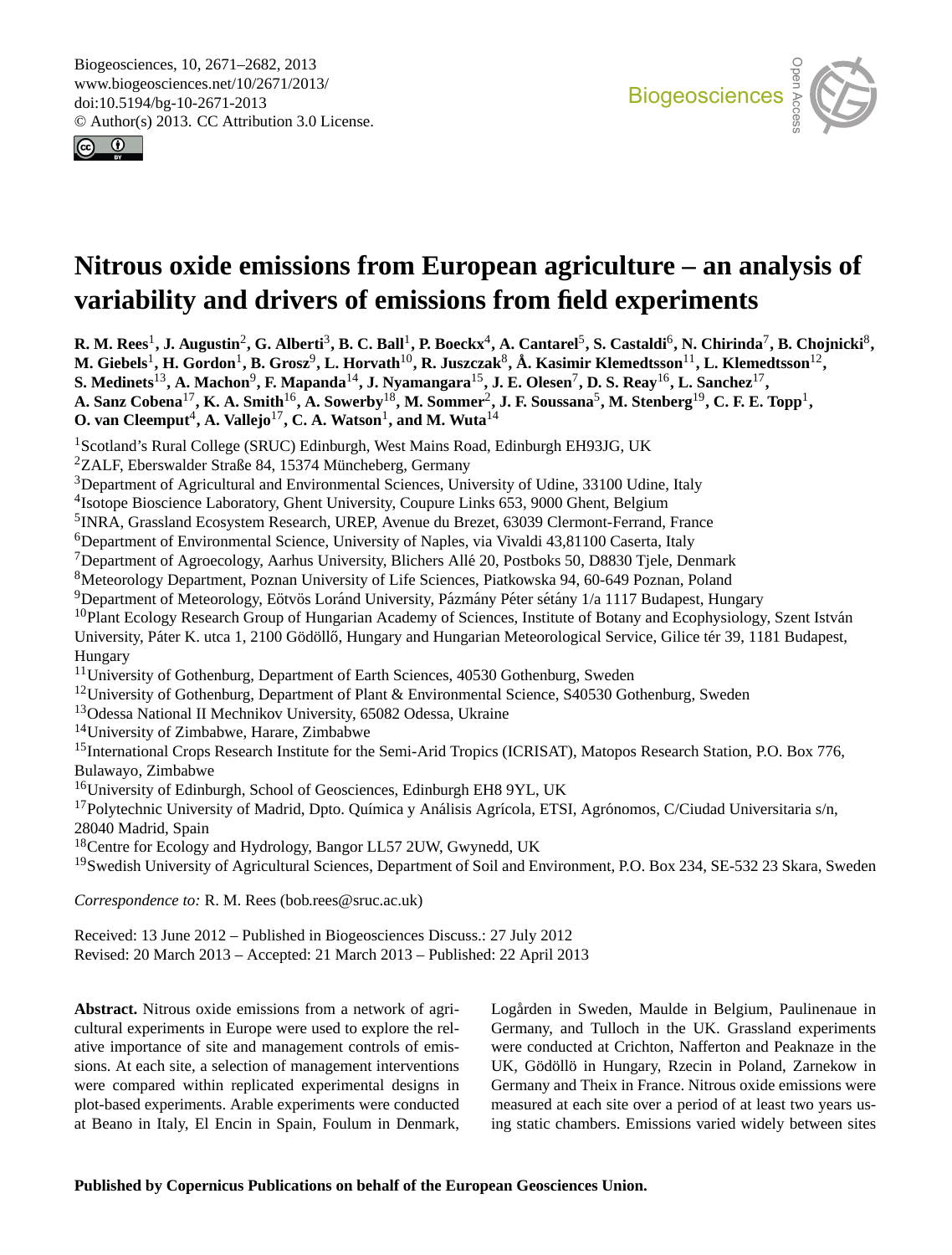and as a result of manipulation treatments. Average site emissions (throughout the study period) varied between 0.04 and 21.21 kg N<sub>2</sub>O-N ha<sup>-1</sup> yr<sup>-1</sup>, with the largest fluxes and variability associated with the grassland sites. Total nitrogen addition was found to be the single most important determinant of emissions, accounting for 15 % of the variance (using linear regression) in the data from the arable sites  $(p < 0.0001)$ , and 77% in the grassland sites. The annual emissions from arable sites were significantly greater than those that would be predicted by IPCC default emission factors. Variability of  $N<sub>2</sub>O$  emissions within sites that occurred as a result of manipulation treatments was greater than that resulting from site-to-site and year-to-year variation, highlighting the importance of management interventions in contributing to greenhouse gas mitigation.

# **1 Introduction**

Terrestrial sources of nitrous oxide  $(N_2O)$  make an important contribution to Europe's net emissions of greenhouse gases. A recent continental study identified  $N_2O$  as the single most important greenhouse gas emitted from landbased sources with emissions from Europe equivalent to 97 Tg C yr−<sup>1</sup> (Schulze et al., 2009). Agricultural soils used for grassland and arable production are a major source of N2O, and strategies to reduce greenhouse gas emissions from the agricultural sector frequently highlight the importance of management interventions (Mosier et al., 1998; Rees et al., 2013). However, the contribution of management to mitigation can be difficult to assess against a background of fluxes that are highly variable in time and space, since emissions vary significantly in response to both climate and local environmental (particularly soil) conditions (Abdalla et al., 2010; Flechard et al., 2007; Skiba and Ball, 2002).

We now have a good understanding of the importance of individual variables in determining emissions, through their effect on the source processes of nitrification and denitrification (Dobbie and Smith, 2001; Smith et al., 1998; Wrage et al., 2001). Meta-analyses have shown that rates of fertiliser application, and soil properties, such as organic matter content, texture, drainage, pH, fertiliser timing and rate, all influence emissions (Bouwman et al., 2002). Within a farming system these factors interact with local climatic conditions to determine overall rates of emission. Climate has been shown to be particularly important in influencing emissions even under constant management. A study of European grasslands showed that the proportion of N released as  $N_2O$  from fertilisers (emission factor) could vary from 0.01 to 3.6 %, compared with the IPCC default value of 1 % (Flechard et al., 2007). Applications of constant amounts of fertiliser N to a grassland site in the UK over several years resulted in variation emission factors in different years of between 0.3 and 7 %, largely as a consequence of varying climatic condi-



**Fig. 1.** Locations of the European experimental sites. Circles represent arable sites and triangles grassland sites.

tions in different years (Smith and Dobbie, 2002). Variability in emission factors used for cereals was smaller, but still showed a five-fold variation.

Against such variability, it could be argued that management interventions make a relatively small contribution to the mitigation of emissions. Furthermore, such interventions are constrained by the societal needs to maintain food production, and the most attractive mitigation options are therefore those that increase utilisation of added N, and in so doing reducing losses.

In order to explore the relative importance of management, climate and site variability in influencing  $N_2O$  emissions, we have used a network of 14 experimental sites (eight arable and six grassland) established as a part of the NitroEurope project, for the measurement and reporting of  $N_2O$  emissions and related environmental drivers. At each site a range of management interventions were compared. Total annual emissions of  $N<sub>2</sub>O$  from different treatment sites and years showed wide variability. Single variables were often poor predictors of emissions, and so multivariate statistical techniques were used to explore the relationships between annual emissions and underlying driving variables. The aim was to quantify the magnitude of changes in  $N_2O$  emission that could result from changes to agricultural management across a network of European sites.

#### **2 Materials and methods**

Manipulation experiments were established at sites across Europe in a coordinated research programme (NitroEurope)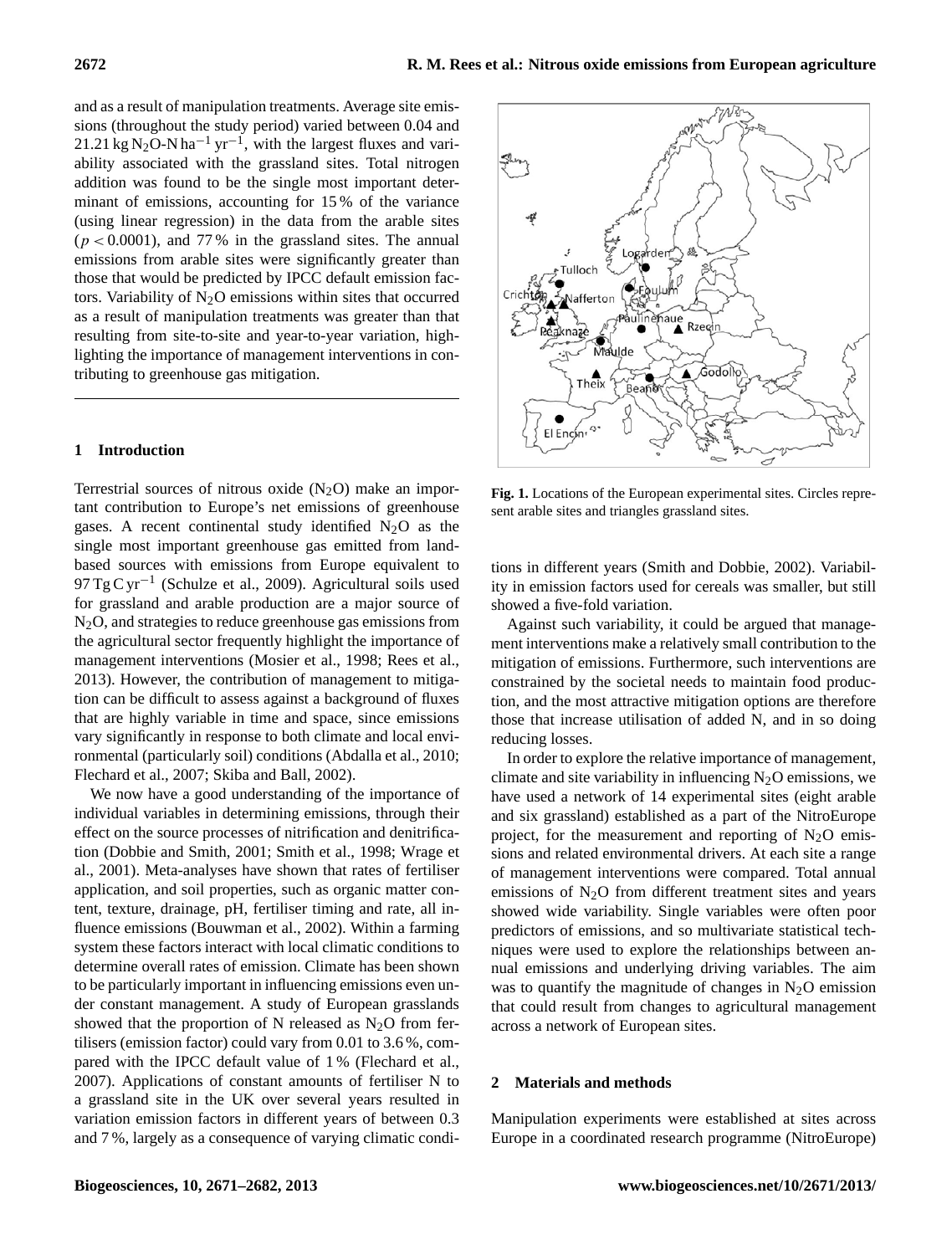# **R. M. Rees et al.: Nitrous oxide emissions from European agriculture 2673**

| Site name/<br>Country                | Soil<br>texture <sup>a</sup> | Soil<br>organic C<br>$g\text{kg}^{-1}$<br>$0-20$ cm | Bulk<br>density<br>$g \text{ cm}^{-3}$<br>$0-20$ cm | Annual<br>average<br>temperature<br>$\rm ^{\circ}C$ | Annual<br>average<br>rainfall<br>mm | Coordinates                             | Reference                                              |
|--------------------------------------|------------------------------|-----------------------------------------------------|-----------------------------------------------------|-----------------------------------------------------|-------------------------------------|-----------------------------------------|--------------------------------------------------------|
| Arable                               |                              |                                                     |                                                     |                                                     |                                     |                                         |                                                        |
| Beano,<br>Italy                      | L                            | $17 - 20$                                           | $1.2 - 1.4$                                         | 13.2                                                | 1220                                | $56.30'$ N,<br>$9^{\circ}34'$ W         | Alberti et al. (2010)                                  |
| El Encin,<br>Spain                   | CL                           | $8 - 12$                                            | $1.3 - 1.4$                                         | 14.9                                                | 484                                 | 40°32' N,<br>$3°37'$ W                  | Meijide et al. (2009);<br>Sanchez-Martin et al. (2010) |
| Foulum,<br>Denmark                   | SL                           | $22 - 23$                                           | 1.3                                                 | 9.3                                                 | 660                                 | 56°30'N,<br>$9^{\circ}35'E$             | Chirinda et al. (2010)                                 |
| Logården,<br>Sweden                  | ${\rm ZC}$                   | $18 - 20$                                           | 1.4                                                 | 7.9                                                 | 695                                 | 58°20' N,<br>$12^{\circ}38'$ E          | Nylinder et al. (2011)                                 |
| Maulde,<br>Belgium                   | ZL                           | $9 - 12$                                            | $1.3 - 1.5$                                         | 11.2                                                | 910                                 | $50^{\circ}37'$ N,<br>$3^{\circ}34'$ E  | Boeckx et al. (2011)                                   |
| Paulinenaue,<br>Germany              | Organic                      | $100 - 140$                                         | 0.5                                                 | 9.7                                                 | 694                                 | $52^{\circ}41'$ N,<br>$12^{\circ}44'$ E | Bell et al. (2012)                                     |
| Tulloch,<br>UK                       | SL                           | $50 - 66$                                           | 1.2                                                 | 8.9                                                 | 940                                 | $57^{\circ}11'$ N,<br>$2^{\circ}16'$ W  | Ball et al. (2002);<br>Watson et al. (2011)            |
| Harare,<br>Zimbabwe                  | S/C                          | $5 - 8$                                             | 1.7                                                 | 19.1                                                | 940                                 | $17^{\circ}55'$ S<br>30°55' W           | Mapanda et al. (2011)                                  |
| Grassland                            |                              |                                                     |                                                     |                                                     |                                     |                                         |                                                        |
| Crichton <sup>b</sup> ,<br><b>UK</b> | <b>SL</b>                    | 29                                                  | 1.1                                                 | 10.1                                                | 1183                                | 55°02' N,<br>$3^{\circ}35'$ W           | Gordon et al. (2011)                                   |
| Gödöllö,<br>Hungary                  | SL                           | $17 - 41$                                           | 1.1                                                 | 9.9                                                 | 582                                 | 47°60'N,<br>19°37'E                     | Horvath et al. (2010)                                  |
| Nafferton,<br>UK                     | <b>NA</b>                    | NA                                                  | 1.1                                                 | 9.5                                                 | 664                                 | 54.51'N,<br>7.36'E                      | Reay (unpublished data)                                |
| Peaknaze,<br><b>UK</b>               | NA                           | NA                                                  | 0.18                                                | 9.2                                                 | 875                                 | 53.47' N,<br>13.91' W                   | Levy et al. $(2012)$                                   |
| Rzecin,<br>Poland                    | Organic                      | 420                                                 | 0.06                                                | 8.5                                                 | 536                                 | 52°45' N,<br>$16^{\circ}18'$ E          | Chojnicki et al. (2007);                               |
| Zarnekow <sup>c</sup> ,<br>Germany   | Organic                      | 277                                                 | 0.38                                                | 12.0                                                | 730                                 | $53^{\circ}52'$ N<br>$12^{\circ}53'$ E  | Juszczak et al. (2012)                                 |
| Theix,<br>France                     | <b>SL</b>                    | NA                                                  | 1.1                                                 | 7.8                                                 | 704                                 | 45°47' N,<br>03°05'E                    | Cantarel et al. (2011, 2012)                           |

**Table 1.** An overview of the soil and climatic conditions across the experimental network.

 $a S =$ sand,  $C =$ clay,  $SL =$ sandy loam,  $ZL =$ silty loam,  $CL =$ clay loam,  $L =$ loam,  $ZC =$ sandy clay, NA = not available

b The Crichton experiment involved the comparison of regionally typical management scenarios on adjacent fields in different years.

<sup>c</sup> The Rzecin/Zarnekow experiment involved the comparison of a dying/wetting and flooding experiments in Zarnekow (Germany), with a control site in Rzecin (Poland).

designed to cover a wide range of climatic conditions. At each site, a selection of management interventions were compared within replicated experimental designs in plot-based experiments. Each experiment was used to determine how changes in agricultural management or land use could affect  $N<sub>2</sub>O$  emissions. Arable experiments were conducted at Beano in Italy, El Encin in Spain, Foulum in Denmark, Logården in Sweden, Maulde in Belgium, Paulinenaue in Germany, and Tulloch in the UK (Fig. 1). Some comparisons of European emissions data were also made with linked experiments undertaken in Harare, Zimbabwe. Grassland experiments were conducted at Crichton, Nafferton and Peaknaze in the UK, Gödöllö in Hungary, Rzecin in Poland, Zarnekow in Germany and Theix in France. At the arable sites the treatments included alternative tillage treatments, organic and conventional system management, changes in nutrient management (including the amount and form of N added), land use change and drainage treatments. On the grassland sites, treatments included variations in N inputs, wetting, and changes in temperature and atmospheric  $CO<sub>2</sub>$  concentration (see Table 1 for a description of the experimental sites). At each site  $N_2O$  fluxes were measured using closed static chambers over a period of two years or more, with a minimum of 20 measurements per year (and often including more intensive measurements in periods where fluxes were anticipated, for example following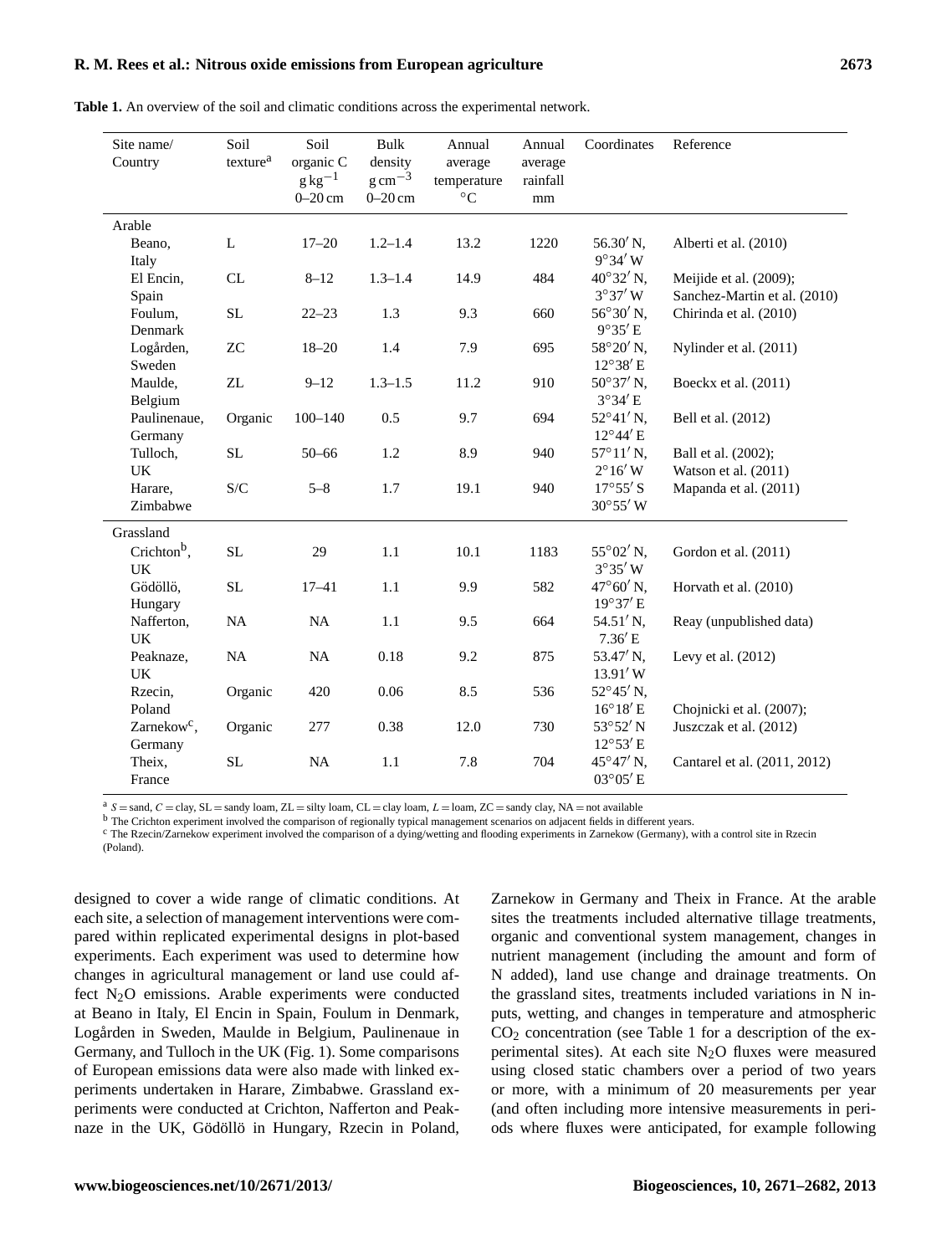| Site name       | <b>Ouantitative characteristics</b><br>(replicate chambers per<br>treatment; sampling<br>frequency per year;<br>samples per chamber;<br>chamber closure time in<br>minutes) | Methodology            | Integration                                                      |
|-----------------|-----------------------------------------------------------------------------------------------------------------------------------------------------------------------------|------------------------|------------------------------------------------------------------|
| Arable          |                                                                                                                                                                             |                        |                                                                  |
| Beano           | $3$ ; $>$ 20; 3; 60;                                                                                                                                                        | Gas chromatography     | Linear interpolation                                             |
| El Encin        | 3: > 20: 3: 60                                                                                                                                                              | Gas chromatography     | Linear interpolation                                             |
| Foulum          | $4: > 24:3:90-180$                                                                                                                                                          | Gas chromatography     | Linear interpolation                                             |
| Logården        | 4: > 20: 3: 60                                                                                                                                                              | Gas chromatography     | Linear interpolation<br>and modelling                            |
| Maulde          | 6: > 20: 6: 60                                                                                                                                                              | Photoacoustic analyser | Linear or non-linear regression<br>(Hutchinson and Mosier, 1981) |
| Paulinenaue     | $6:$ > 20; 4; 60                                                                                                                                                            | Gas chromatography     | Linear interpolation                                             |
| Tulloch         | $3: > 25: 2-6: 60$                                                                                                                                                          | Gas chromatography     | Linear interpolation                                             |
| Harare          | $3: > 20: 2 - 6: 60$                                                                                                                                                        | Gas chromatography     | Linear interpolation                                             |
| Grassland       |                                                                                                                                                                             |                        |                                                                  |
| Crichton        | $3: > 25: 2 - 6: 60$                                                                                                                                                        | Gas chromatography     | Linear interpolation                                             |
| Gödöllö         | 3: > 20: 4: 30                                                                                                                                                              | Gas chromatography     | Linear interpolation                                             |
| Nafferton       | 6: > 20: 4: 60                                                                                                                                                              | Gas chromatography     | Linear interpolation                                             |
| Peaknaze        | 3: > 20: 4: 60                                                                                                                                                              | Gas chromatography     | Linear interpolation                                             |
| Rzecin/Zarnekow | $3: > 25: 2 - 6: 60$                                                                                                                                                        | Gas chromatography     | Linear interpolation                                             |
| Theix           | 3: > 20: 5: 60                                                                                                                                                              | Photoacoustic analyser | Linear interpolation                                             |

**Table 2.** A description of the experimental and analytical procedures used at each site.

fertiliser applications). Many of the experiments compared in this study had been established prior to the start of the measurement period reported in this paper, and hence there were minor variations in experimental approaches (noted below). However, as far as possible, the methodology used for determining fluxes was standardised across sites (Table 2 and NitroEurope, unpublished). A total of 590 yr of data from individual plot combinations of treatment sites and years were compared in this analysis.

Many of the different chambers used in this study were compared in order to understand the importance of chamber design in determining its ability to quantify a flux (Pihlatie et al., 2013). Gas samples were collected in evacuated glass vials (or flushed through vials using a pump (Logården)) and analysed by gas chromatography at all sites except the Belgian and French sites, where photoacoustic infrared spectroscopy was used (Boeckx et al., 2011; Cantarel et al., 2011), and fluxes calculated according to standard methodologies (Dobbie and Smith, 2003). Further details of the methodology used to estimate emissions are provided in the individual site references (Table 1) and in Table 2.

Measurements of soil carbon, N, pH, texture, and bulk density were made once at each site (Table 1). Records of biological N fixation where legumes were present (using an empirical approach; Hogh-Jensen et al., 2004), N deposition (EMEP, 2012), and N removal by crops were also reported for each site. Annual  $N_2O$  emissions were estimated cumulatively by linear interpolation between individual events. The data were collated and  $N_2O$  data were log transformed  $(\ln N_2O + 1)$  prior to graphical presentation and analysis using multiple linear regression in GenStat (14th Edition) and Minitab (16th Edition). In the analysis, the random factor was specified to take into consideration site, year, block, replicate and treatments.

## **3 Results**

Nitrous oxide fluxes varied widely between sites and as a result of manipulation treatments. Average site emissions (throughout the study period) varied between 0.04 and 21.21 kg N<sub>2</sub>O-N ha<sup>-1</sup> yr<sup>-1</sup> (Fig. 2, Tables 3 and 4), with largest fluxes and variability associated with the grassland sites. Within the arable sites the fluxes varied between 0.6 and  $5.3 \text{ kg N}_2\text{O-N} \text{ ha}^{-1} \text{ yr}^{-1}$ , with the highest average fluxes observed from the Belgium tillage experiment at Maulde. The highest average grassland flux  $(21.2 \text{ kg N}_2O-N \text{ ha}^{-1} \text{ yr}^{-1})$  was observed from Crichton, an experiment located on an intensive dairy farm (receiving high inputs of inorganic and organic N) in the south-west of Scotland.

Within each site there was considerable variability in  $N_2O$ emissions resulting from year-to-year changes in climatic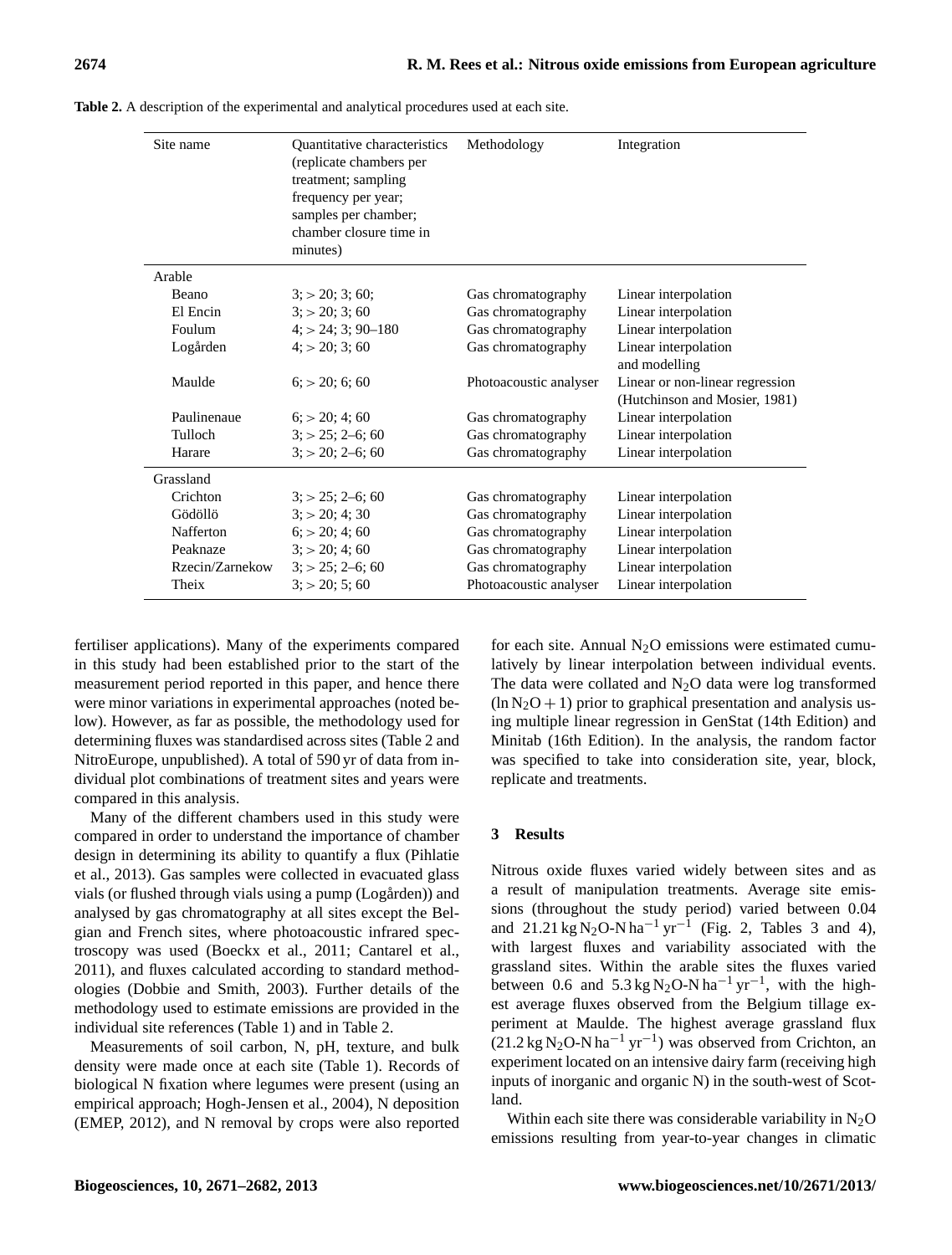

(c) The grassland site at Crichton. Treatments represent different fields.  $F =$ fertilised,  $NF = not$  fertilised.



Fig. 2. Annual N<sub>2</sub>O emissions compared between sites. Each bar represents the average emission from different treatments in different years. Each bar indicates the mean (central bar), upper and lower quartiles (outside bar) and 95 % range (lines). Outliers are represented by asterisks. See Table 3 for a description of the detailed treatment codes.

conditions and the manipulation treatments applied. An example of this variability is illustrated by considering fluxes from the Crichton grassland site. The annual average emission was 21.2 kg N<sub>2</sub>O-N ha<sup>-1</sup> yr<sup>-1</sup>; however, this varied between 2.9 and 51.3 kg N<sub>2</sub>O-N ha<sup>-1</sup> yr<sup>-1</sup> in different treatments in 2007 (Fig. 2c, Table 3). There was also an annual variability (expressed as the difference between the mean emissions in each year) of 15.3 kg N<sub>2</sub>O-N ha<sup>-1</sup> yr<sup>-1</sup>.

A comparison of treatment effects and annual climatic effects across different sites demonstrated that treatments applied to arable sites resulted in a range of emissions between treatments that was greater than that observed between sites (Table 3). At the Tulloch organic farming experiment for example, the range in treatment emissions (averaged over years) was  $0.5-13.2$  kg N<sub>2</sub>O-N ha<sup>-1</sup> yr<sup>-1</sup>, while the range in the mean emission across all European arable sites was between 0.6 and 5.31 kg N<sub>2</sub>O-N ha<sup>-1</sup> yr<sup>-1</sup> (Table 3a).

The variability in annual flux data showed reasonable consistency across sites with the annual average flux being of similar magnitude to the standard deviation (Table 3). Annual variability within sites was also important. The range of emissions between years (averaged over all treatments) at the El Encin site was 0.31–0.97 kg N<sub>2</sub>O-N ha<sup>-1</sup> yr<sup>-1</sup> (Table 4), which was less than the range between sites:  $0.6-5.3 \text{ kg N}_2\text{O-N} \text{ ha}^{-1} \text{ yr}^{-1}$ (Table 3a). At grassland sites there was a range between treatments of 2.9–51.3 kg N<sub>2</sub>O-N ha<sup>-1</sup> yr<sup>-1</sup> at the Crichton site, which was comparable with the range of 0.00–21.21 kg N<sub>2</sub>O-N ha<sup>-1</sup> yr<sup>-1</sup> between sites (Table 3b).

An analysis of all annual data from across the different sites and years was used to identify the importance of a range of driving variables. Within the arable sites total N input (in the form of organic N and/or synthetic N fertiliser) had a significant effect on the emissions ( $p < 0.001$ ; Fig. 3, Table 4a), with  $\ln N_2O + 1 = 0.70 \, (\pm 0.15) + 0.0018$  $(\pm 0.00029) \times$  total N applied

The total water  $(rainfall +irrigation)$  applied to the crop also had a significant effect ( $p = 0.0001$ ) on the total emissions from the site; however, in this case the constant was no longer significant.

$$
\ln N_2O + 1 = 0.0020(\pm 0.00028) \times \text{ total N applied} + 0.0061
$$
  
(±0.00013) × total water (1)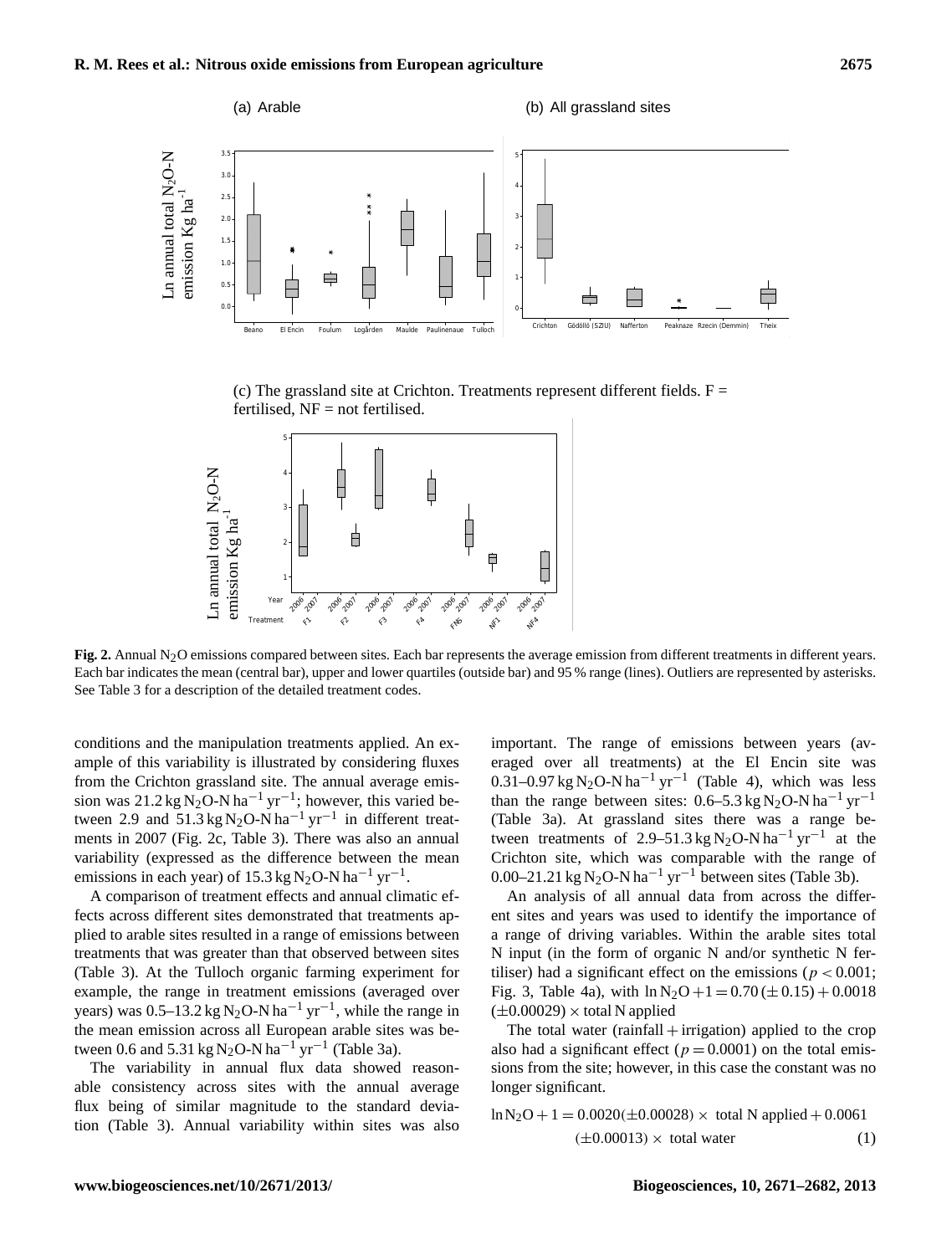| (a) Arable sites           | Treatment                                              | Annual emission $N_2O kg^{-1}$ ha <sup>-1</sup> yr <sup>-1</sup><br>Standard deviation in brackets |
|----------------------------|--------------------------------------------------------|----------------------------------------------------------------------------------------------------|
| Beano                      | Cropland no till (CNT)                                 | 6.17(5.75)                                                                                         |
|                            | Cropland tilled (CT)                                   | 5.49 (4.34)                                                                                        |
|                            | Grassland tilled (GT)                                  | 1.03(1.01)                                                                                         |
| <b>Beano Average</b>       |                                                        | 4.23(4.65)                                                                                         |
| El Encin                   | Control $(C)$                                          | 0.21(0.22)                                                                                         |
|                            | Composted crop residue (CCR)                           | 0.41(0.15)                                                                                         |
|                            | Digested pig slurry (DPS)                              | 0.71(0.43)                                                                                         |
|                            | Mixed organic waste (MSW)                              | 0.32(0.23)                                                                                         |
|                            | Organic manure (OM)                                    | 0.89(0.12)                                                                                         |
|                            | Urea $(U)$                                             | 1.17(0.81)                                                                                         |
|                            | Untreated slurry (UPS)                                 | 0.36(0.18)                                                                                         |
| <b>El Encin Average</b>    |                                                        | 0.63(0.59)                                                                                         |
| Foulum                     | Conventional without catch crops $(C - CC + M)$        | 1.24(0.82)                                                                                         |
|                            | Organic with catch crops $(O + CC + M)$                | 0.98(0.17)                                                                                         |
|                            | Organic without catch crops $(O - CC + M)$             | 0.83(0.25)                                                                                         |
| <b>Foulum Average</b>      |                                                        | 1.02(0.49)                                                                                         |
| Logården                   | Integrated (Int)                                       | 1.29(1.86)                                                                                         |
|                            | Organic (Org)                                          | 1.08(1.49)                                                                                         |
| Logården Average           |                                                        | 1.15(1.62)                                                                                         |
| Maulde                     | Conventional tillage (CT)                              | 4.96(2.28)                                                                                         |
|                            | No tillage (NT)                                        | 5.68(2.69)                                                                                         |
|                            | Reduced tillage (RT)                                   | 5.28 (3.39)                                                                                        |
| <b>Maulde Average</b>      |                                                        | 5.31(2.76)                                                                                         |
| Paulinenaue                | Arable (AC)                                            | 2.83(2.17)                                                                                         |
|                            | Arable converted to grassland (AG)                     | 0.39(0.36)                                                                                         |
|                            | Permanent grassland (PeM)                              | 1.15(1.99)                                                                                         |
| <b>Paulinenaue Average</b> |                                                        | 1.46(1.95)                                                                                         |
| Tulloch                    | Barley $(B)$                                           | 9.27(1.52)                                                                                         |
|                            | Barley undersown $(B_{us})$                            | 13.21 (10.21)                                                                                      |
|                            | Ley oats $(LO)$                                        | 5.99 (3.98)                                                                                        |
|                            | Oats $(O)$                                             | 0.50(0.46)                                                                                         |
|                            | Oats undersown $(O_{us})$                              | 2.23(0.71)                                                                                         |
|                            | Potato (Pot)                                           | 8.45(8.23)                                                                                         |
|                            | Swede $(S)$                                            | 3.07(4.80)                                                                                         |
|                            | Wheat undersown $(W_{us})$                             | 4.87(0.69)                                                                                         |
|                            | First year grass (Y1G)                                 | 0.72(0.34)                                                                                         |
|                            | Second year grass (Y2G)                                | 1.12(0.80)                                                                                         |
|                            | Third year grass (Y3G)                                 | 1.90(1.25)                                                                                         |
|                            | Fourth year grass (Y4G)                                | 1.34(0.43)                                                                                         |
|                            | Pulses (Pul)<br>Grass red-clover (YGr)                 | 3.10(1.32)<br>3.75(2.61)                                                                           |
| <b>Tulloch Average</b>     |                                                        | 3.46(4.10)                                                                                         |
|                            |                                                        |                                                                                                    |
| Harare                     | Control (0N)<br>30 kg ammonium nitrate-N (30 kg N)     | 0.85(1.01)<br>0.48(0.88)                                                                           |
|                            | $30 \text{ kg AN} + \text{manure (N} + \text{manure})$ | 0.48(0.61)                                                                                         |
|                            | 60 kg ammonium nitrate-N (60 kg N)                     | 0.67(0.92)                                                                                         |
|                            | 30 kg manure-N (30 kg manure N)                        | 0.25(0.27)                                                                                         |
|                            |                                                        |                                                                                                    |
|                            |                                                        |                                                                                                    |
| <b>Harare Average</b>      | 60 kg ammonium nitrate-N (60 kg manure-N)              | 0.85(0.97)<br>0.60(0.81)                                                                           |

**Table 3 .** Nitrous oxide emissions (annual total) in response to site and management conditions across the experimental network classified by site and treatment.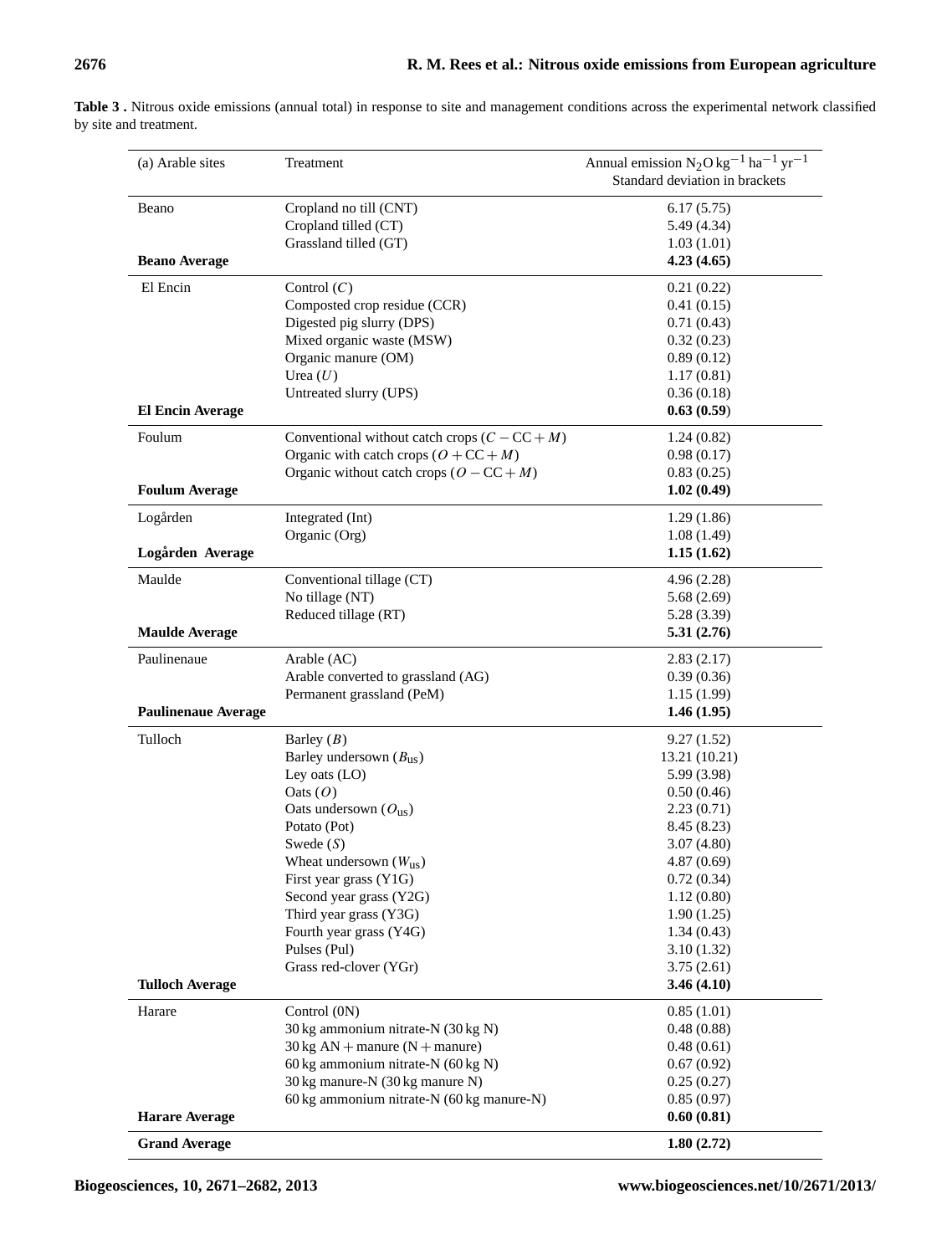### **Table 3 .** Continued.

| (b) Grassland sites               | Treatment                                               | Average of total N <sub>2</sub> O-N kg <sup>-1</sup> ha <sup>-1</sup> yr <sup>-1</sup> |
|-----------------------------------|---------------------------------------------------------|----------------------------------------------------------------------------------------|
|                                   |                                                         | Standard deviation in brackets                                                         |
| Crichton                          | Site 1 fertilised $&$ grazed (F1)                       | 11.68(11.63)                                                                           |
|                                   | Site 2 fertilised $&$ grazed (F2)                       | 28.21 (34.89)                                                                          |
|                                   | Site 3 fertilised & grazed (F3)                         | 51.27 (44.28)                                                                          |
|                                   | Site 4 fertilised & grazed (F4)                         | 33.90 (13.86)                                                                          |
|                                   | Site 5 fertilised & grazed (FNS)                        | 9.89(6.10)                                                                             |
|                                   | Site 6 slurry & grazed (NF1)                            | 3.62(0.80)                                                                             |
|                                   | Site 7 slurry & grazed (NF4)                            | 2.88(1.59)                                                                             |
| <b>Crichton Average</b>           |                                                         | 21.21 (28.13)                                                                          |
| Gödöllö                           | Control $(C)$                                           | 0.38(0.19)                                                                             |
|                                   | Elevated $CO2(CO2)$                                     | 0.23(0.17)                                                                             |
|                                   | Fertilizer $(F)$                                        | 0.62(0.30)                                                                             |
|                                   | Wetted $(W)$                                            | 0.40(0.12)                                                                             |
| Gödöllö Average                   |                                                         | 0.41(0.23)                                                                             |
| Nafferton                         | Control $(C)$                                           | 0.55(0.66)                                                                             |
|                                   | Wetted $(W)$                                            | 0.36(0.40)                                                                             |
| <b>Nafferton Average</b>          |                                                         | 0.45(0.46)                                                                             |
| Peaknaze                          | Control $(C)$                                           | 0.04(0.03)                                                                             |
|                                   | Drought $(D)$                                           | 0.09(0.16)                                                                             |
|                                   | Warming $(T)$                                           | 0.00(0.03)                                                                             |
| <b>Peaknaze Average</b>           |                                                         | 0.04(0.09)                                                                             |
| Rzecin/                           | Control $(C)$                                           | 0.526(0.001)                                                                           |
| Zarnekow                          | Dry/wet grassland (DW)                                  | 0.004(0.001)                                                                           |
|                                   | Re-flooded grassland (RF)                               | 0.004(0.001)                                                                           |
| <b>Rzecin/Zarnekow</b><br>Average |                                                         | 0.04(0.013)                                                                            |
| Theix                             | Control $(C)$                                           | 0.52(0.43)                                                                             |
|                                   | Increased temperature $(T)$                             | 0.69(0.46)                                                                             |
|                                   | Increased temperature & drought (TD)                    | 0.64(0.47)                                                                             |
|                                   | Inc. temperature, $CO_2$ & drought (TDCO <sub>2</sub> ) | 0.63(0.44)                                                                             |
| <b>Theix Average</b>              |                                                         | 0.62(0.44)                                                                             |
| <b>Grand Average</b>              |                                                         | 7.00(18.45)                                                                            |
|                                   |                                                         |                                                                                        |

In the case of the grassland sites, total N applied was also significant ( $p < 0.0001$ ; Fig. 3, Table 4).

 $\ln N_2O + 1 = 0.32(\pm 0.15) + 0.0062(\pm 0.00070) \times \text{total N applied (2)}$ 

Similarly to the arable sites, the total annual rainfall  $(p < 0.0001)$  was also an important determinant of emissions from grassland sites.

$$
\ln N_2O + 1 = -0.42(\pm 0.21) + 0.00059(\pm 0.00063) \times \text{total N applied}
$$
  
+0.00096(\pm 0.00023) × total water (3)

The high N additions and  $N_2O$  emissions from the Crichton grasslands were important in contributing to the strength of this regression. Another notable feature of this regression analysis was the wide range of emissions  $(0-21 \text{ kg N}_2\text{O-N} \text{ ha}^{-1})$  associated with sites receiving no added N (synthetic fertiliser or manure). It was noted that soil organic carbon (SOC) and bulk density were not significant factors for either arable or grassland sites.

The emissions data presented here can also be used to identify those systems with the highest emissions (and therefore greatest mitigation potential). When the data from all 438 combinations of site and treatment years from the arable experiments were compared, the ten highest emissions were observed at just three sites when expressed on an emission per unit area basis: these were Tulloch, Beano, and Maulde (Fig. 4). When expressed on an intensity basis, the ten highest emissions were also observed at three sites: Tulloch, Harare and Logården, with values ranging from 0.06 to 0.8 kg N<sub>2</sub>O-N kg total N added<sup>-1</sup> (Fig. 4). Emissions from the grassland sites were generally lower than those from the arable sites with the exception of Crichton where emissions were approximately two orders of magnitude higher than other grassland sites (Fig. 4).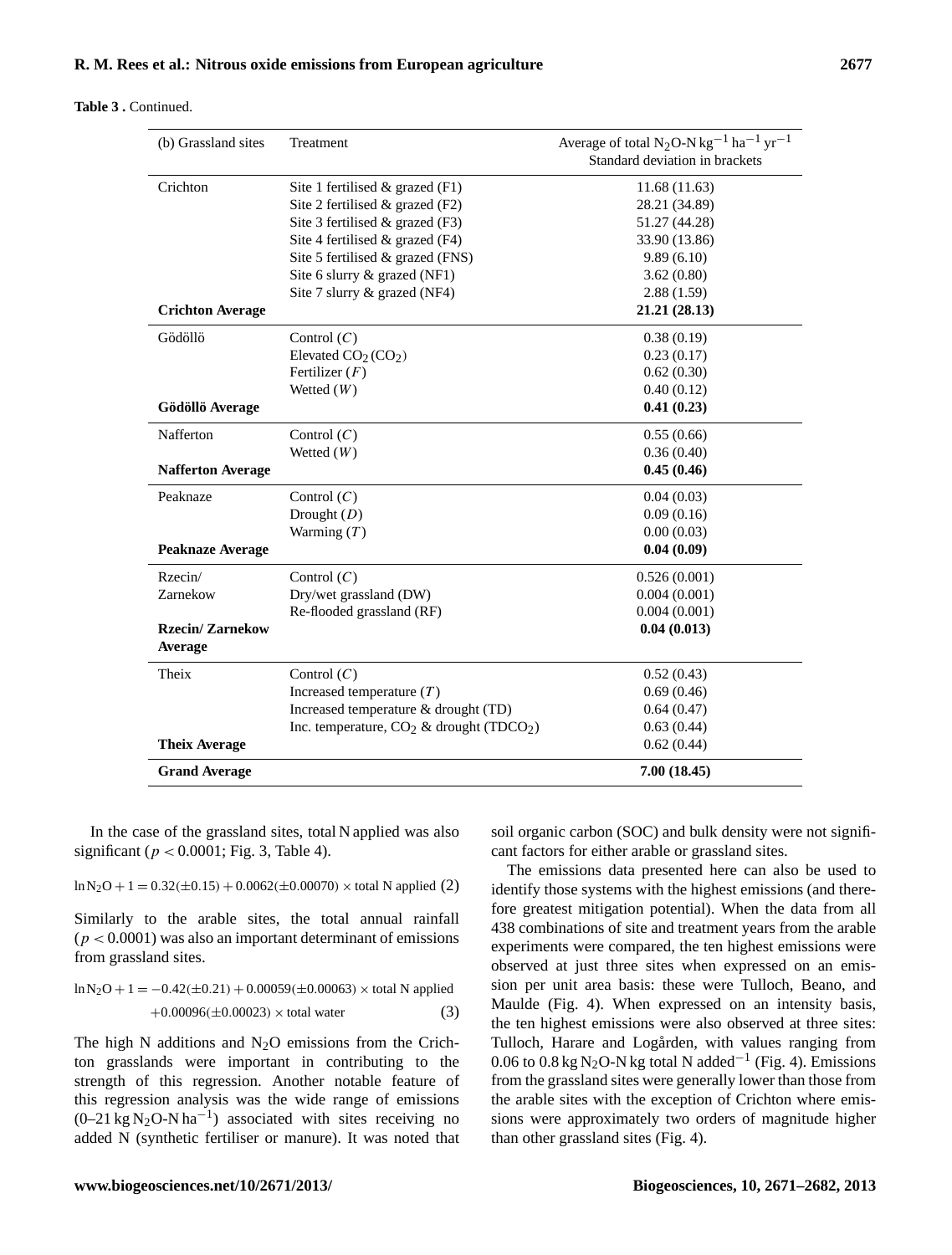|                 | Year       |            |                 |            |            |            |      |
|-----------------|------------|------------|-----------------|------------|------------|------------|------|
|                 | 2004       | 2005       | 2006            | 2007       | 2008       | 2009       | 2010 |
| Arable sites    |            |            |                 |            |            |            |      |
| Beano           |            |            |                 | 0.27       | 6.62       | 5.80       |      |
|                 |            |            |                 | $\pm 0.10$ | $\pm$ 5.06 | ±4.23      |      |
| El Encin        |            |            | $0.31 \pm 0.23$ | 0.71       | 0.79       | 0.97       | 0.50 |
|                 |            |            | ±0.64           | $\pm 0.47$ | $\pm 1.00$ | $\pm 0.55$ |      |
| Foulum          |            |            |                 | 1.15       | 0.89       |            |      |
|                 |            |            |                 | $\pm 0.67$ | $\pm 0.19$ |            |      |
| Logården        | 1.72       | 1.76       | 1.03            | 0.19       |            |            |      |
|                 | $\pm 1.26$ | $\pm 1.60$ | $\pm 2.08$      | $\pm 0.13$ |            |            |      |
| Maulde          |            |            |                 | 6.83       | 3.78       |            |      |
|                 |            |            |                 | $\pm 2.07$ | $\pm 2.54$ |            |      |
| Paulinenaue     |            |            |                 | 2.73       | 1.04       | 0.59       |      |
|                 |            |            |                 | $\pm 2.80$ | $\pm 1.13$ | $\pm 0.56$ |      |
| Tulloch         |            |            | 2.27            | 4.56       |            |            |      |
|                 |            |            | ±2.77           | ±4.83      |            |            |      |
| Harare          |            |            |                 | 0.58       | 0.89       | 0.33       |      |
|                 |            |            |                 | $\pm 0.84$ | $\pm 0.9$  | $\pm 0.6$  |      |
| Grassland sites |            |            |                 |            |            |            |      |
| Crichton        |            |            | 28.86           | 13.55      |            |            |      |
|                 |            |            | ±35.96          | ±14.22     |            |            |      |
| Gödöllö         |            |            |                 | 0.35       | 0.43       |            |      |
|                 |            |            |                 | $\pm 0.19$ | $\pm 0.25$ |            |      |
| Nafferton       |            |            | 0.83            | 0.07       |            |            |      |
|                 |            |            | $\pm 0.26$      | $\pm 0.00$ |            |            |      |
| Peaknaze        |            |            |                 | 0.04       |            |            |      |
|                 |            |            |                 | $\pm 0.09$ |            |            |      |
| Rzecin          |            |            |                 | 0.00       | 0.00       |            |      |
|                 |            |            |                 | $\pm 0.16$ | $\pm 0.00$ |            |      |
| Theix           |            |            |                 | 0.62       | 1.06       | 0.18       |      |
|                 |            |            |                 | $\pm 0.23$ | $\pm 0.29$ | $\pm 0.26$ |      |

**Table 4 .** Nitrous oxide emissions in response to site and management conditions across the experimental network classified by site and year (average of total N<sub>2</sub>O-N kg<sup>-1</sup> ha<sup>-1</sup> yr<sup>-1</sup> ± standard deviation).



**Fig. 3.** The relationship between N2O emissions and added N input (in the form of organic manures and synthetic N fertiliser) for **(a)** arable sites and **(b)** grassland sites. Ln(N<sub>2</sub>O) (kg N<sub>2</sub>O-N ha<sup>-1</sup>). The data set includes multiple data points from each site.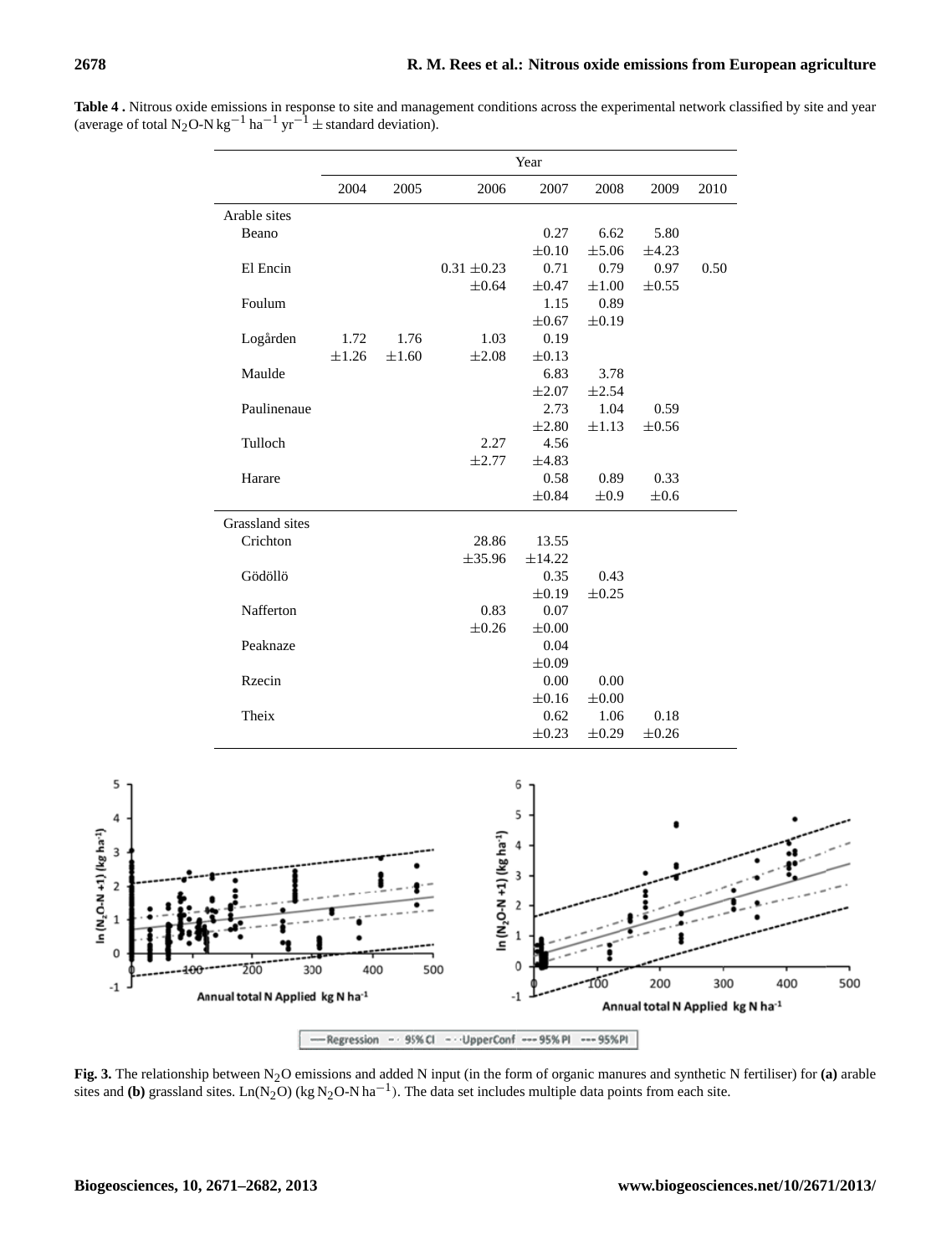

**Fig. 4.** Ranking of annual emissions data from individual arable plots. The top 10 sites are ranked on emissions per unit area (kg N<sub>2</sub>O-N ha<sup>−1</sup>) and require the N C normal area (kg N<sub>2</sub>O-N ha<sup>−1</sup>). See Table 2 for and per unit of N<sub>2</sub>O per unit of N total input (synthetic fertiliser, manure and biological N fixation (kg N<sub>2</sub>O-N kg N input<sup>-1</sup>). See Table 3 for a description of the treatment codes.



**Fig. 5.** The relationship between  $N_2O$  emissions and annual total rainfall plus irrigation and total N input across the arable site network.

A three-dimensional plot of  $N_2O$  emissions against annual total rainfall and irrigation and total annual N addition emphasises the combined effect of N addition and total water addition in determining emissions. Under dry conditions with 500 mm of rainfall or less, emissions remained below  $3 \text{ kg N}_2\text{O-N} \text{ ha}^{-1}$  at rates of N application of up to 450 kg ha−<sup>1</sup> . However, as the rainfall and irrigation increased to 1500 mm, emissions rose to around  $10 \text{ kg N}_2\text{O-N} \text{ ha}^{-1}$ (Fig. 5).

#### **4 Discussion**

We know from previous studies that emissions of  $N<sub>2</sub>O$  from landscapes are controlled by site-specific factors such as soil conditions and climate as well as the way in which these systems are managed (e.g. fertiliser use and agronomy) (Dobbie et al., 1999; Smith and Conen, 2004). This study has allowed us to compare the relative magnitude of these effects across a large number of sites, and has demonstrated that the changes associated with management interventions are equal to or greater than those associated with differences between site and year. There was a large variability in fluxes observed as a consequence of manipulation treatments introduced within each site and between measurement years. Characterising the magnitude of potential mitigation is an essential prerequisite for the implementation of policies designed at reducing greenhouse gas emissions from the agricultural sector. It has been suggested that interventions which include better nutrient use efficiency, improved soil management and improved agronomy could achieve a reduction in emissions of 10–30 % (Mosier et al., 1998; Smith et al., 1997). The results presented here are consistent with these estimates, and have highlighted the importance of reducing the N supply in order to contribute to mitigation.

The change in emissions associated with increasing N inputs observed in our experiments was not always consistent with those that would be estimated by default IPCC emissions factors, where 1 % of added N would be predicted to be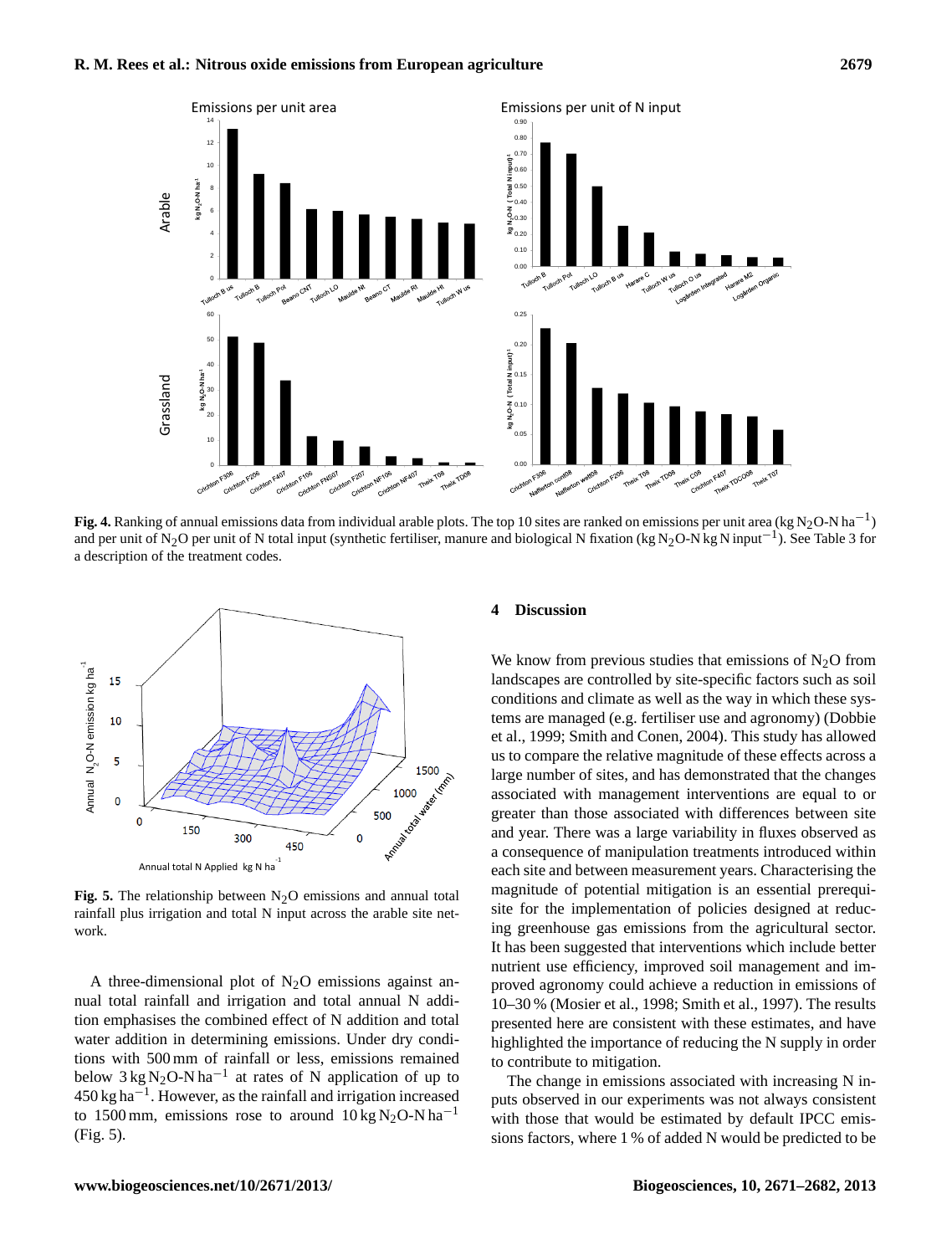lost as  $N_2O$  (IPCC, 2006). At the arable sites emissions were 37 % greater than this value, and despite the large variability, this was significantly greater ( $p < 0.0001$ ) than 1% of N inputs. The grassland sites did not show a significant difference from the default emission factor, but relatively few of these sites included N addition. The largest variation in emissions across treatments within an individual site was associated with changes in the inputs of N and cropping at the Scottish organic rotation at Tulloch (Table 3). This site reported a 26 fold difference in emissions (0.5–13.2 kg N<sub>2</sub>O-N ha<sup>-1</sup> yr<sup>-1</sup>), across the different treatments (which included different years of the rotation). The effects of reduced tillage treatments resulted in a much smaller proportional change (increased N2O emissions) in Italy and Belgium (Alberti et al., 2010; Boeckx et al., 2011). However, it should be considered that reducing tillage intensity may also result in increased C storage, and so the effects on net greenhouse gas emissions may be less than those indicated by  $N_2O$  emissions alone. There is also emerging evidence to suggest that, in the longer term, N2O emissions from reduced till systems may be lower than those from conventional tillage (Six et al., 2004).

There was a significant effect of N addition across all sites on  $N<sub>2</sub>O$  emissions, as illustrated by the regression analysis, which is consistent with previous meta-analyses of  $N_2O$ emissions (Bouwman et al., 2002). However, it was not possible to explain more than 23 % of the variability in emissions by N input from synthetic fertilisers and manures alone. The large range of emissions associated with sites receiving no N as fertiliser or manure is of particular importance. Many of these sites would receive N by biological fixation from leguminous crops sometimes over a period of several years prior to flux measurements. Biological N fixation is assumed by IPCC not to be directly associated with increased emissions of N2O (IPCC, 2006). Such systems may, however, generate increased emissions as a consequence of decomposition of N-rich legume residues. The magnitude of such emissions remains highly uncertain and is likely to be highly site-specific (Baggs et al., 2000; Rochette and Janzen, 2005).

Another factor potentially contributing to emissions from unfertilised sites and not accounted for in this study would be the mineralisation of soil organic matter. Following land use change or within rotational systems, there may be a release of mineral N from the organic N pool due to tillage, providing a substrate for nitrification- and denitrification-driven N2O release. In organic farming systems this build-up of organic N within the grassland phase of a rotation is used to provide nutrients (particularly N) for subsequent arable crops (Stockdale et al., 2001; Watson et al., 2011). This can lead to some high emissions in individual years from organic farming systems, particularly where the system exists in mild and wet climates such as that at Scottish organic site at Tulloch (despite no apparent input of N in that year). However, high emissions from individual years within an organic phase of an organic rotation are often offset by lower emissions during the grassland phase, giving relatively low emissions

**Table 5a.** The parameter estimates, standard errors and the probabilities for the coefficients included in the multiple regressions for the arable sites.

| Parameter           | Estimate | s.e.     | t(431)  | $t$ pr. |
|---------------------|----------|----------|---------|---------|
| Constant            | $-1.875$ | 0.449    | $-4.18$ | < 0.001 |
| Total N applied     | 0.00214  | 0.000292 | 7.32    | < 0.001 |
| Deposition          | 0.0223   | 0.00318  | 7.02    | < 0.001 |
| Average daily       | $-0.059$ | 0.00779  | $-7.57$ | < 0.001 |
| temperature         |          |          |         |         |
| Total water         | 0.00032  | 0.000104 | 3.03    | 0.003   |
| <b>Bulk</b> density | 1.65     | 0.276    | 5.95    | < 0.001 |
| SOC                 | 0.151    | 0.0317   | 4.77    | $-.001$ |

**Table 5b.** The parameter estimates, standard errors and the probabilities for the coefficients included in the multiple regressions for the grassland sites.

| Parameter       | Estimate | s.e.     | t(148)  | $t$ pr. |
|-----------------|----------|----------|---------|---------|
| Constant        | $-1.004$ | 0.223    | $-4.50$ | < 0.001 |
| Total N applied | 0.00572  | 0.000446 | 12.84   | < 0.001 |
| Total rainfall  | 0.00106  | 0.000205 | 5 1 7   | < 0.001 |
| Bulk density    | 0.618    | 0.150    | 4.12    | < 0.001 |

from the system overall (Ball et al., 2002). In this study the average of emissions over the three cropped organic sites was 1.58 kg N<sub>2</sub>O-N ha<sup>-1</sup>, compared with an overall mean of 2.37 kg N<sub>2</sub>O-N ha<sup>-1</sup> from the arable sites.

There is a trade-off between reducing  $N_2O$  emissions by reduced N input and food production, since restricting N input can often lead to proportional decreases in crop yields and an effective displacement of emissions. This is because reductions in emissions that are achieved by lowering production can lead to an import of food, which itself would be associated with emissions (Godfray et al., 2011).

For this reason the emissions intensity provides a useful index of the effectiveness of mitigation. Some of the highest emission intensities were associated with individual phases of organic rotations at Tulloch (4.0 g N<sub>2</sub>O-N kg N uptake<sup>-1</sup>) and Logården (2.1 g N<sub>2</sub>O-N kg N uptake<sup>-1</sup>). This highlights the need to increase the utilisation efficiency of N between different crop types within some production systems in order to lower emission intensities.

The implementation of mitigation measures to reduce  $N_2O$ emissions from agriculture is likely to depend on regionally specific changes in management practice that take account of local soil and climatic conditions. We have shown that those locations associated with high N inputs and high annual rainfall and irrigation (above 1000 mm) are most prone to large emissions. El Encin is an example of such a site, and studies there have identified inorganic fertiliser N as being a particularly important contributor to emissions. Studies at the Spanish site were able to demonstrate that replacement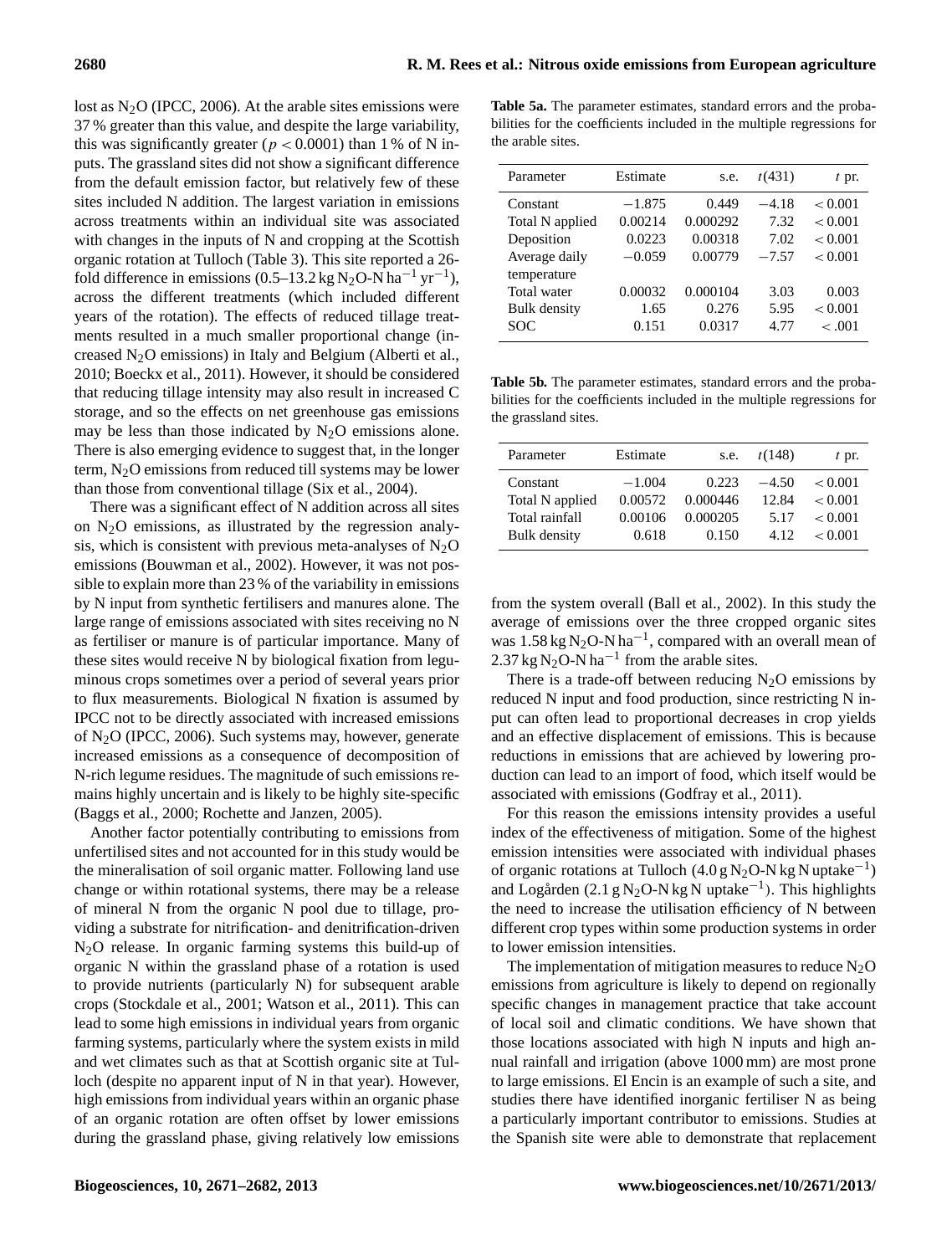of fertiliser by organic N substrates or the combination of organic and synthetic fertiliser was able to reduce emissions of N2O significantly (Meijide et al., 2009; Sanchez-Martin et al., 2010).

A number of sites reported a net annual uptake of  $N_2O$ within individual plots of a treatment. This included 12 plots at El Encin, seven from Zimbabwe, two at Logården and one at Maulde. Dry or well-drained soil conditions together with low N availability appear to favour net uptake. The mechanism responsible is uncertain, but it is likely to involve the use of  $N_2O$  as a terminal electron acceptor in circumstances where soil aggregation allows uptake of  $N_2O$  from the air into oxygen-depleted sites where  $N_2O$  can be used instead of O<sup>2</sup> (Neftel et al., 2007).

The grassland sites included in this study were very diverse but included only one highly intensive production system on a dairy farm in Scotland (Crichton). Here, emissions were higher than any measured from elsewhere at the arable and grassland sites. This was a reflection of the high N input (specifically in 2007 when total inputs in one treatment exceeded  $600 \text{ kg N} \text{ ha}^{-1} \text{ yr}^{-1}$  in some treatments) and mild and wet conditions that occur throughout the year, which are conducive to high  $N<sub>2</sub>O$  emissions (Flechard et al., 2007). The remaining grassland sites received much lower N inputs and were generally associated with low  $N_2O$  emissions, highlighting the importance of N input in driving  $N_2O$  emissions.

#### **5 Conclusion**

This study has allowed a wide-ranging comparison of the relative importance of agricultural management and sitespecific determinant of  $N_2O$  emissions. The magnitude of emissions varies widely, and N input to systems was shown to be the principal driver across sites and treatments. Grasslands with high N input showed the largest annual emissions, but arable sites receiving high N and water inputs were also prone to large emissions, thus illustrating the importance of restricting N supply in controlling  $N_2O$  emissions. There was a significantly greater emission of  $N<sub>2</sub>O$  from N added to arable sites than would be predicted from IPCC default emission factors. This study has also demonstrated that while sites (and climate) are important determinants of the magnitude of N2O emissions, agricultural management practices are of equal or greater importance.

*Acknowledgements.* The authors wish to acknowledge funding from the European Union's Framework 6 Integrated Project NitroEurope (Contract No. 017841) and matched national research funding for financial support.

Edited by: C. Beier

#### **References**

Abdalla, M., Jones, M., and Williams, M.: Simulation of  $N_2O$  fluxes from Irish arable soils: effect of climate change and management,

- Alberti, G., le Vedove, G., Zuliani, M., Peressotti, A., Castaldi, S., and Zerbi, G.: Changes in  $CO<sub>2</sub>$  emissions after crop conversion from continuous maize to alfalfa, Agr. Ecosyst. Environ., 136, 139–147, 2010.
- Baggs, E. M., Watson, C. A., and Rees, R. M.: The fate of nitrogen from incorporated cover crop and green manure residues, Nutr. Cycl. Agroecosys., 56, 153–163, 2000.
- Ball, B. C., McTaggart, I. P., and Watson, C. A.: Influence of organic ley-arable management and afforestation in sandy loam to clay loam soils on fluxes of  $N_2O$  and CH<sub>4</sub> in Scotland, Agr. Ecosyst. Environ., 90, 305–317, 2002.
- Bell, M., Jones, E., Smith, J., Smith, P., Yeluripati, J., Augustin, J., Juszczak, R., Olejnik, J., and Sommer, M.: Simulation of soil nitrogen, nitrous oxide emissions and mitigation scenarios at 3 European cropland sites using the ECOSSE model, Nutr. Cycl. Agroecosys., 92, 161–181, 2012.
- Boeckx, P., Van Nieuland, K., and van Cleemput, O.: Short-term effect of tillage intensity on  $N_2O$  and  $CO_2$  emissions, Agron. Sustain. Dev., 31, 453–461, 2011.
- Bouwman, A. F., Boumans, L. J. M., and Batjes, N. H.: Emissions of  $N_2O$  and NO from fertilized fields: Summary of available measurement data, Global Biogeochem. Cy., 16, 1058, [doi:10.1029/92GB02793,](http://dx.doi.org/10.1029/92GB02793) 2002.
- Cantarel, A. A., Bloor, J. M., Deltroy, N., and Soussana, J. F.: Effects of Climate Change Drivers on Nitrous Oxide Fluxes in an Upland Temperate Grassland, Ecosystems, 14, 223–233, 2011.
- Cantarel, A. A. M., Bloor, J. M. G., Pommier, T., Guillaumaud, N., Moirot, C., Soussana, J. F., and Poly, F.: Four-years of experimental climate change modifies the microbial drivers of  $N<sub>2</sub>O$ fluxes in an upland grassland ecosystem, Glob. Change Biol., 18, 2520–2531, 2012.
- Chirinda, N., Carter, M. S., Albert, K. R., Ambus, P., Olesen, J. E., Porter, J. R. and Petersen, S. O.: Emissions of nitrous oxide from arable organic and conventional cropping sy-stems on two soil types, Agr. Ecosyst. Environ., 136, 199–208, 2010.
- Chojnicki, B. H., Urbaniak, M., Jozefczyk, D., and Augustin, J.: Measurement of gas and heat fluxes in a Rzecin wetland, in: Wetlands: Monitoring, Modeling and Management, edited by: Okruszko, T., Taylor and Francis Group, London, 2007.
- Dobbie, K. E. and Smith, K. A.: The effects of temperature, waterfilled pore space and land use on  $N_2O$  emissions from an imperfectly drained gleysol, Eur. J. Soil. Sci., 52, 667–673, 2001.
- Dobbie, K. E. and Smith, K. A.: Nitrous oxide emission factors for agricultural soils in Great Britain: the impact of soil water-filled pore space and other controlling variables, Glob. Change Biol., 9, 204–218, 2003.
- Dobbie, K. E., McTaggart, I. P., and Smith, K. A.: Nitrous oxide emissions from intensive agricultural systems: Variations between crops and seasons, key driving variables, and mean emission factors, J. Geophys. Res.-Atmos., 104, 26891–26899, 1999.
- EMEP: European Monitoring and Evaluation Programme (EMEP): [http://www.emep.int,](http://www.emep.int) 2012.
- Flechard, C. R., Ambus, P., Skiba, U. M., Rees, R. M., Hensen, A., van Amstel, A., Pol-van Dasselaar, A. V., Soussana, J. F., Jones, M., Clifton-Brown, J., Raschi, A., Horvath, L., Neftel, A., Jocher, M., Ammann, C., Leifeld, J., Fuhrer, J., Calanca, P., Thalman, E., Pilegaard, K., Di Marco, C., Campbell, C., Nemitz, E., Hargreaves, K. J., Levy, P. E., Ball, B. C., Jones, S. K., van de Bulk, W.